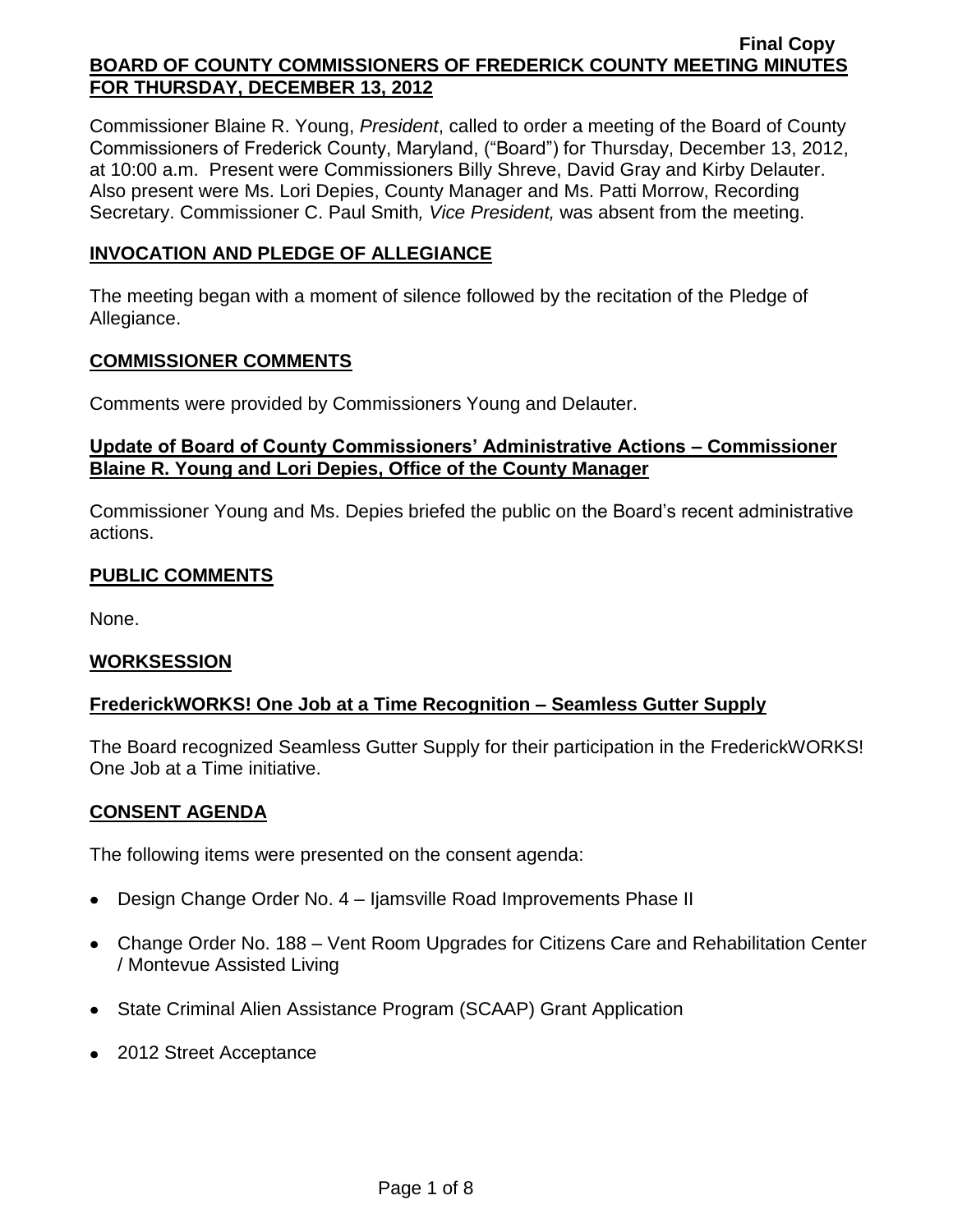*Motion to approve the consent agenda as presented – Passed 4-0.*

| <b>COMMISSIONERS</b> | <b>MOTION</b> | <b>SECOND</b> | <b>YES</b>               | <b>NO</b> | <b>ABSTAIN</b> | <b>NOT PRESENT</b> |
|----------------------|---------------|---------------|--------------------------|-----------|----------------|--------------------|
| Young                |               |               |                          |           |                |                    |
| <b>Smith</b>         |               |               |                          |           |                |                    |
| <b>Shreve</b>        |               |               |                          |           |                |                    |
| Gray                 |               |               | $\overline{\phantom{a}}$ |           |                |                    |
| <b>Delauter</b>      |               | ́             |                          |           |                |                    |

### **Appointments/Reappointments to Boards/Commissions – Joyce Grossnickle, Office of the County Manager**

Citizens Nursing Home Board of Trustees

There was no public comment.

*Motion to appoint Ms. D. Sue Thomson to fill an unexpired term to expire June 30, 2013 – Passed 4-0.*

| <b>COMMISSIONERS</b> | <b>MOTION</b> | <b>SECOND</b> | <b>YES</b>               | <b>NO</b> | <b>ABSTAIN</b> | <b>NOT PRESENT</b> |
|----------------------|---------------|---------------|--------------------------|-----------|----------------|--------------------|
| Young                |               |               |                          |           |                |                    |
| <b>Smith</b>         |               |               |                          |           |                |                    |
| <b>Shreve</b>        |               |               |                          |           |                |                    |
| Gray                 |               |               |                          |           |                |                    |
| <b>Delauter</b>      |               |               | $\overline{\phantom{a}}$ |           |                |                    |

Commission on Aging

There was no public comment.

*Motion to reappoint Ms. Virginia Skelley to serve a three-year term ending June 30, 2015 – Passed 4-0.*

| <b>COMMISSIONERS</b> | <b>MOTION</b> | <b>SECOND</b> | <b>YES</b> | <b>NO</b> | <b>ABSTAIN</b> | <b>NOT PRESENT</b> |
|----------------------|---------------|---------------|------------|-----------|----------------|--------------------|
| Young                |               |               |            |           |                |                    |
| <b>Smith</b>         |               |               |            |           |                |                    |
| <b>Shreve</b>        |               | ^             |            |           |                |                    |
| Gray                 |               |               |            |           |                |                    |
| <b>Delauter</b>      |               |               |            |           |                |                    |

Metropolitan Washington Council of Governments

There was no public comment.

*Motion to continue for 2013 with the same policy boards/committee liaison assignments as currently assigned for 2012 – Passed 4-0.*

| <b>COMMISSIONERS</b> | <b>MOTION</b> | <b>SECOND</b> | <b>YES</b> | <b>NO</b> | <b>ABSTAIN</b> | <b>NOT PRESENT</b> |
|----------------------|---------------|---------------|------------|-----------|----------------|--------------------|
| Young                |               |               |            |           |                |                    |
| <b>Smith</b>         |               |               |            |           |                |                    |
| <b>Shreve</b>        |               | ^             |            |           |                |                    |
| Grav                 |               |               |            |           |                |                    |
| <b>Delauter</b>      |               |               |            |           |                |                    |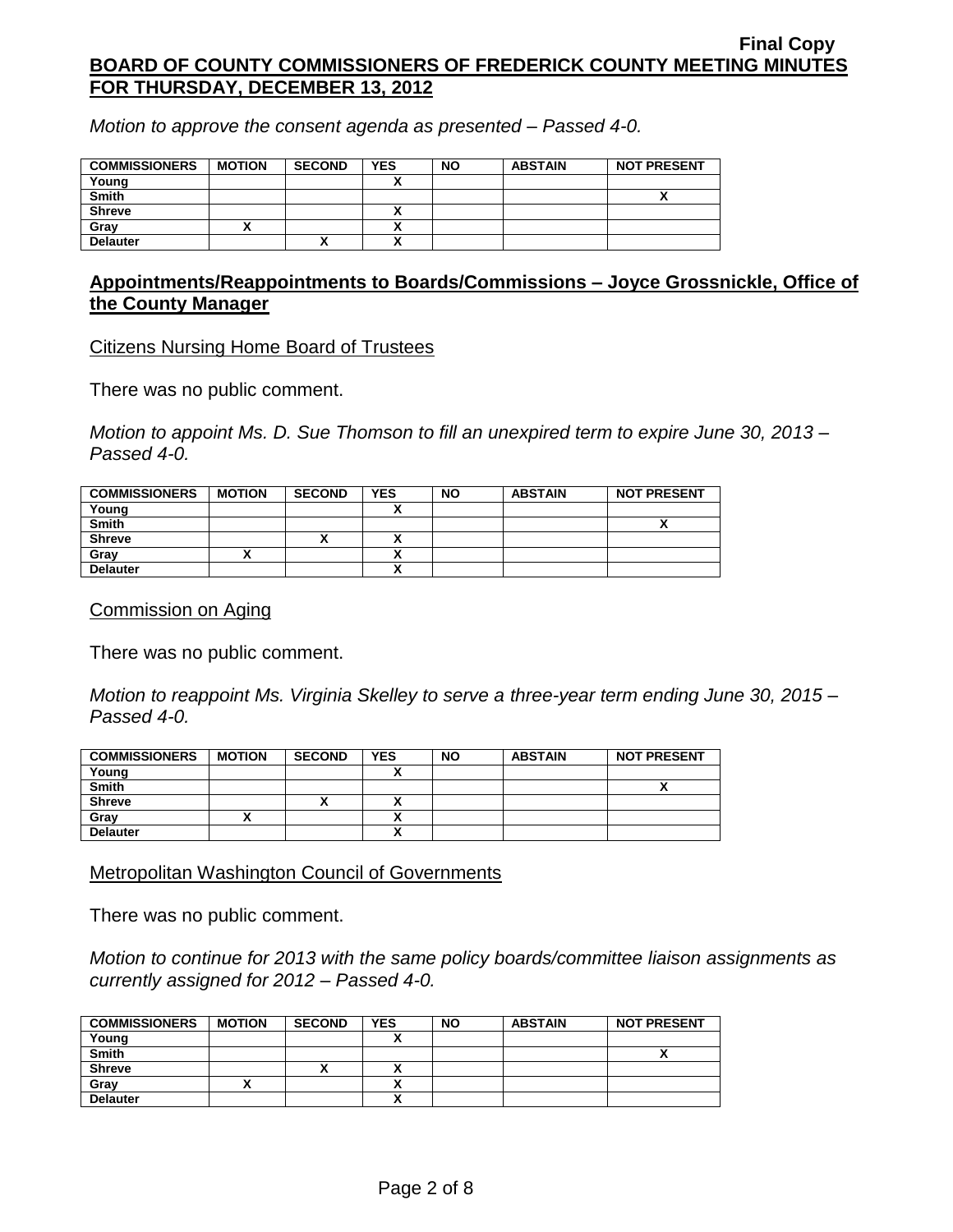### **Training Memorandum of Understanding (MOU) – Erin White, Finance Division**

Ms. White and Mr. J.R. Huntsberry, Finance Division, presented the MOU that would allow the staff from Frederick County, Frederick Community College, Frederick County Public Schools, and The City of Frederick to offer training to employees of each other's organizations when available space permits.

There was no public comment.

*Motion to approve the joint training MOU - Passed 4-0.*

| <b>COMMISSIONERS</b> | <b>MOTION</b> | <b>SECOND</b> | <b>YES</b> | <b>NO</b> | <b>ABSTAIN</b> | <b>NOT PRESENT</b> |
|----------------------|---------------|---------------|------------|-----------|----------------|--------------------|
| Young                |               |               |            |           |                |                    |
| <b>Smith</b>         |               |               |            |           |                |                    |
| <b>Shreve</b>        |               | ́             |            |           |                |                    |
| Gray                 |               |               |            |           |                |                    |
| <b>Delauter</b>      |               |               | ~          |           |                |                    |

# **Ijamsville Road Corridor Projects Update – Jason Stitt, Public Works Division**

Mr. Meunier and Mr. Shen, Public Works Division, updated the Board on the projects.

Public comment was received from:

- A.I. Smith, President, Ijamsville Community Association
- Jeanine Young
- Steve Stephan

Staff was directed to contact the Maryland State Highway Administration regarding a possible traffic light at the intersection of Prices Distillery Road and MD/80; and obtain an estimated cost for the "hybrid" approach.

*This item was continued to the Thursday, December 20 meeting in order to allow staff to provide more information on this issue.*

## **AGENDA BRIEFING**

Commissioner Young noted the Board would hold public hearings on Tuesday, December 18 at 7:00 p.m. regarding the Industrial Wastewater Pretreatment Ordinance and on Tuesday, December 18 at 7:00 p.m. and Tuesday, January 8, 2013, at 7:00 p.m. regarding an ordinance to delegate authority for fire and rescue system management to a countywide chief of fire and rescue services.

## **ADMINISTRATIVE BUSINESS**

## **Approval of Board of County Commissioners' Meeting Minutes**

*By unanimous consent the Board approved the minutes for Thursday, November 29 and Tuesday, December 4, 2012.*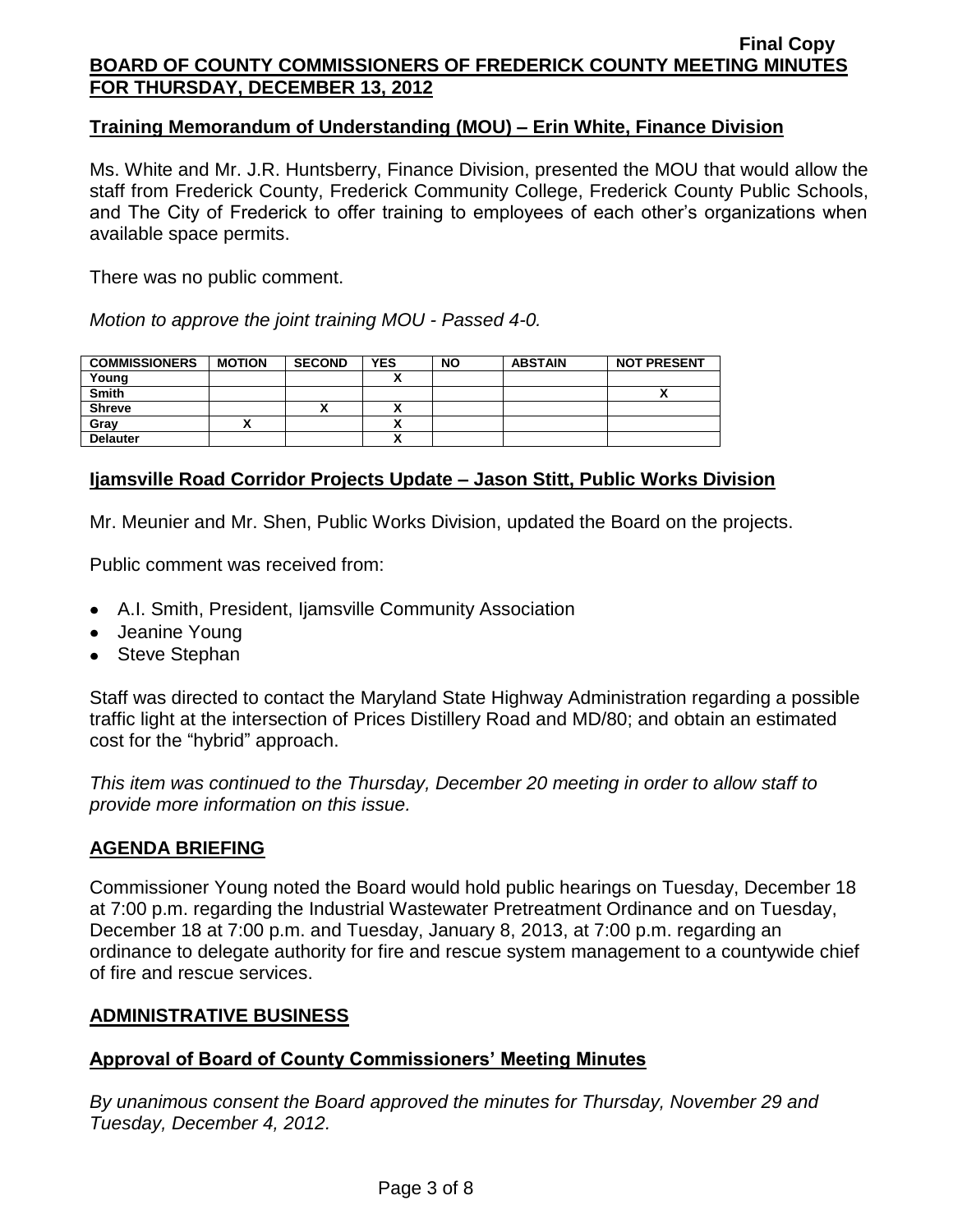# **Bid Award - Purchasing Memo #13-071 – Architectural and Design Services for Middletown Fire Station – Diane George, Finance Division**

Ms. Sue Barthol, Public Works Division, and Mr. Tom Owens, Fire and Rescue Services Division, presented Purchasing Memo #13-071.

(Commissioner Gray left the meeting.)

*Motion to approve Purchasing Memo #13-071 as presented – Passed 3-0.*

| <b>COMMISSIONERS</b> | <b>MOTION</b> | <b>SECOND</b> | <b>YES</b> | <b>NO</b> | <b>ABSTAIN</b> | <b>NOT PRESENT</b> |
|----------------------|---------------|---------------|------------|-----------|----------------|--------------------|
| Young                |               |               |            |           |                |                    |
| <b>Smith</b>         |               |               |            |           |                |                    |
| <b>Shreve</b>        |               |               |            |           |                |                    |
| Gray                 |               |               |            |           |                |                    |
| <b>Delauter</b>      |               | Λ             |            |           |                |                    |

(Commissioner Gray returned to the meeting.)

# **Frederick County Open Parcel Disposition Assessment – Wayne Roach, Public Works Division**

Mr. Roach and Ms. Crystal Chamberlain, Public Works Division, presented a "plan of action" for the properties.

*Motion to approve the "plan of action" as presented with the property values based on appraisals – Passed 4-0.*

| <b>COMMISSIONERS</b> | <b>MOTION</b> | <b>SECOND</b> | <b>YES</b> | <b>NO</b> | <b>ABSTAIN</b> | <b>NOT PRESENT</b> |
|----------------------|---------------|---------------|------------|-----------|----------------|--------------------|
| Young                |               |               |            |           |                |                    |
| <b>Smith</b>         |               |               |            |           |                |                    |
| <b>Shreve</b>        |               |               |            |           |                |                    |
| Grav                 |               |               |            |           |                |                    |
| <b>Delauter</b>      |               |               | ^          |           |                |                    |

# **Amendment of the List of Exempt Employees – Linda Thall, Office of the County Attorney**

Ms. Thall presented the proposed amendment to the Board.

*Motion to take the amendment through the public review process – Passed 3-1.*

| <b>COMMISSIONERS</b> | <b>MOTION</b> | <b>SECOND</b> | <b>YES</b> | <b>NO</b> | <b>ABSTAIN</b> | <b>NOT PRESENT</b> |
|----------------------|---------------|---------------|------------|-----------|----------------|--------------------|
| Young                |               |               |            |           |                |                    |
| <b>Smith</b>         |               |               |            |           |                |                    |
| <b>Shreve</b>        |               |               |            |           |                |                    |
| Gray                 |               |               |            |           |                |                    |
| <b>Delauter</b>      |               |               |            |           |                |                    |

# **Maryland State Highway Administration Salt Utilization Agreement and Supplemental Letter of Agreement – Donnie Crum, Public Works Division (DPW)**

Mr. Crum and Mr. Robert Shen, DPW, presented the agreement.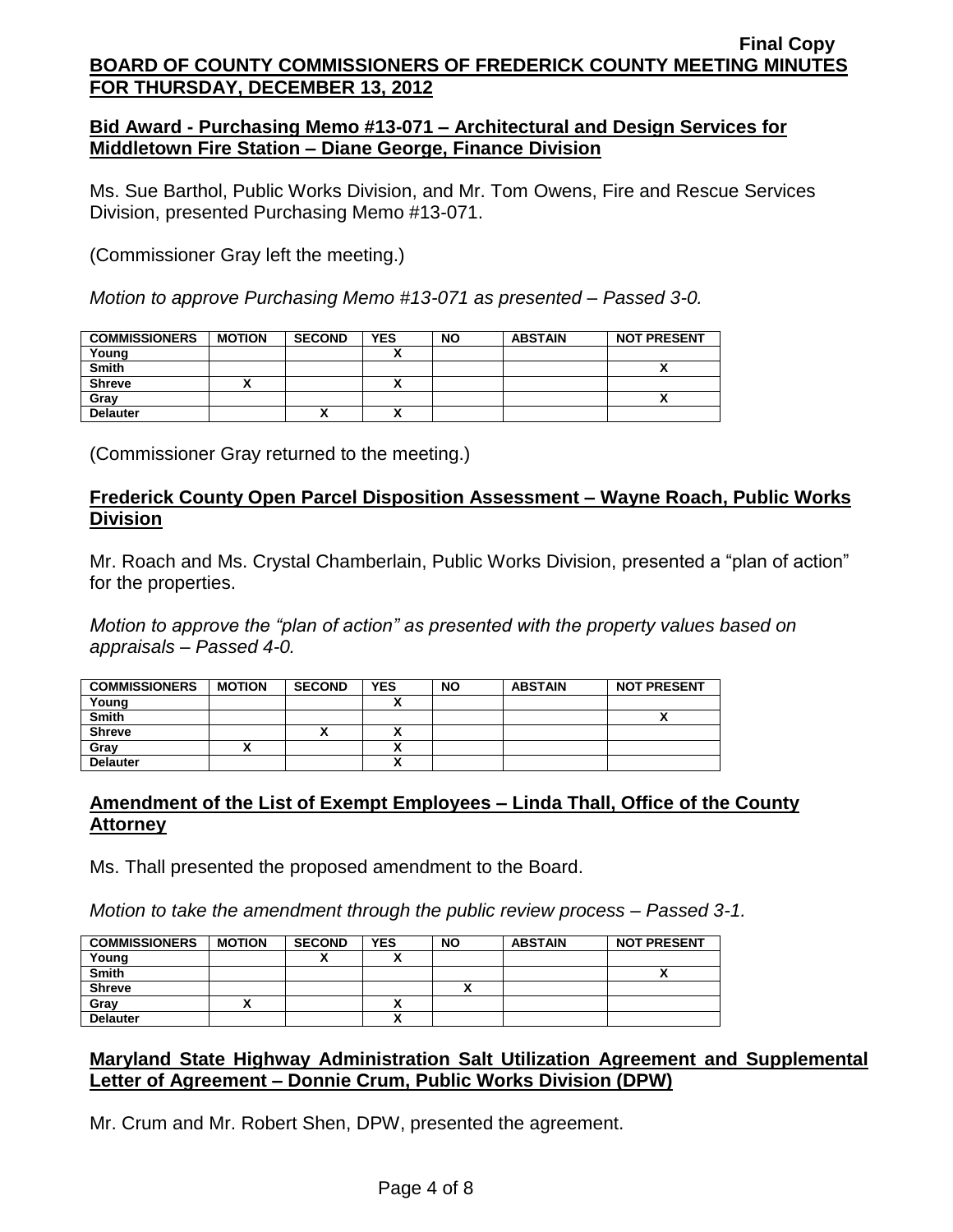*Motion to approve the Salt Utilization Agreement and the supplemental letter of agreement; and delegate the signature authority of subsequent supplemental letters of agreement and any amendments to the Salt Utilization Agreement to the DPW director for the duration of the agreement – Passed 4-0.*

| <b>COMMISSIONERS</b> | <b>MOTION</b> | <b>SECOND</b> | <b>YES</b> | <b>NO</b> | <b>ABSTAIN</b> | <b>NOT PRESENT</b> |
|----------------------|---------------|---------------|------------|-----------|----------------|--------------------|
| Young                |               |               |            |           |                |                    |
| <b>Smith</b>         |               |               |            |           |                |                    |
| <b>Shreve</b>        |               |               |            |           |                |                    |
| Grav                 |               |               |            |           |                |                    |
| <b>Delauter</b>      |               |               | ٠.<br>,,   |           |                |                    |

## **Fourth Amendment to the New Market Water Service Area Agreement (WSAA) – Mike Marschner, Office of the County Manager**

Mr. Marschner briefed the Board on the amendment to the WSAA that would set aside additional taps for use within the Town of New Market and modify certain language in the WSAA that would clarify the county and town's responsibilities and process associated with water and wastewater system capacity allocations.

*Motion to approve the agreement as presented – Passed 4-0.*

| <b>COMMISSIONERS</b> | <b>MOTION</b> | <b>SECOND</b> | <b>YES</b> | <b>NO</b> | <b>ABSTAIN</b> | <b>NOT PRESENT</b> |
|----------------------|---------------|---------------|------------|-----------|----------------|--------------------|
| Young                |               |               |            |           |                |                    |
| <b>Smith</b>         |               |               |            |           |                |                    |
| <b>Shreve</b>        |               |               |            |           |                |                    |
| Gray                 |               |               |            |           |                |                    |
| <b>Delauter</b>      |               | ́             | ^          |           |                |                    |

## **Consideration to Accept a Development Rights and Responsibilities Agreement (DRRA) Petition for Westview South MXD – Eric Soter, Community Development Division**

Mr. Soter presented the petition to the Board.

*Motion to accept the petition – Passed 3-1.*

| <b>COMMISSIONERS</b> | <b>MOTION</b> | <b>SECOND</b> | <b>YES</b>               | <b>NO</b> | <b>ABSTAIN</b> | <b>NOT PRESENT</b> |
|----------------------|---------------|---------------|--------------------------|-----------|----------------|--------------------|
| Young                |               |               |                          |           |                |                    |
| <b>Smith</b>         |               |               |                          |           |                | ,,                 |
| <b>Shreve</b>        |               |               | $\overline{\phantom{a}}$ |           |                |                    |
| Gray                 |               |               |                          |           |                |                    |
| <b>Delauter</b>      |               |               |                          |           |                |                    |

## **Consideration to Accept a Development Rights and Responsibilities Agreement (DRRA) Petition for Monrovia Town Center PUD – Eric Soter, Community Development Division**

Mr. Soter presented the petition to the Board.

*Motion to accept the petition – Passed 3-1.*

| <b>COMMISSIONERS</b> | <b>MOTION</b> | <b>SECOND</b> | <b>YES</b> | <b>NO</b> | <b>ABSTAIN</b> | <b>NOT PRESENT</b> |
|----------------------|---------------|---------------|------------|-----------|----------------|--------------------|
| Young                |               |               |            |           |                |                    |
| <b>Smith</b>         |               |               |            |           |                |                    |
| <b>Shreve</b>        |               |               |            |           |                |                    |
| Gray                 |               |               |            |           |                |                    |
| <b>Delauter</b>      |               | ٠.<br>Λ       |            |           |                |                    |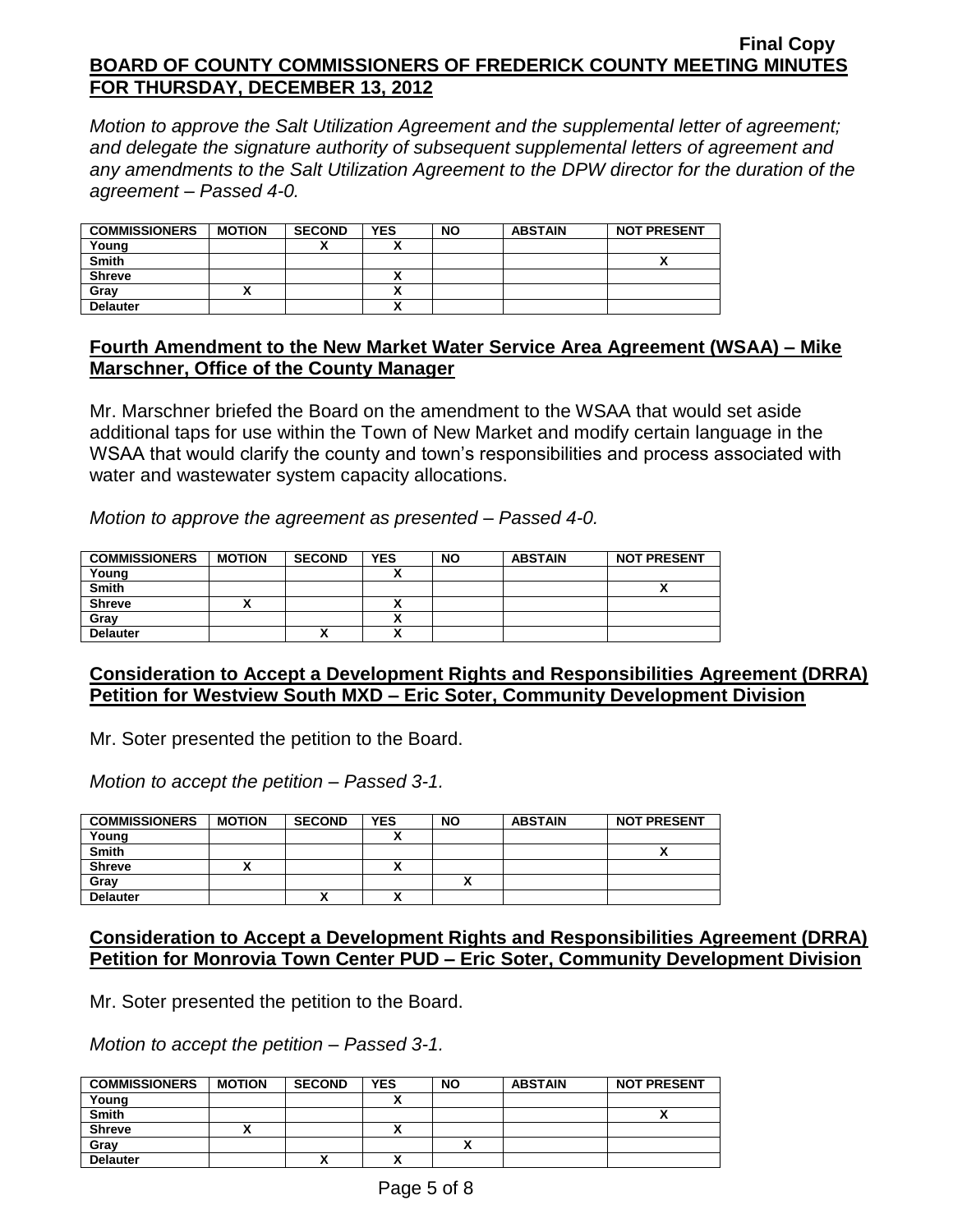# **CLOSED SESSION**

Maryland Annotated Code State Government Article § 10-508(a) (7) To consult with counsel to obtain legal advice on a legal matter and (8) To consult with staff, consultants, or other individuals about pending or potential litigation.

**Topic** – To consider legal issues involved with the possible disposition of surplus property.

*Motion to go into closed session – Passed 4-0.*

| <b>COMMISSIONERS</b> | <b>MOTION</b> | <b>SECOND</b> | <b>YES</b> | <b>NO</b> | <b>ABSTAIN</b> | <b>NOT PRESENT</b> |
|----------------------|---------------|---------------|------------|-----------|----------------|--------------------|
| Young                |               |               |            |           |                |                    |
| <b>Smith</b>         |               |               |            |           |                | ↗                  |
| <b>Shreve</b>        |               |               |            |           |                |                    |
| Gray                 |               |               | ,,         |           |                |                    |
| <b>Delauter</b>      |               |               |            |           |                |                    |

### **COMMISSIONER COMMENTS**

None.

# **PUBLIC COMMENTS**

None.

## **QUESTIONS – PRESS**

None.

## **ADJOURN**

The meeting adjourned at 12:00 p.m.

Patricia Morrow Recording Secretary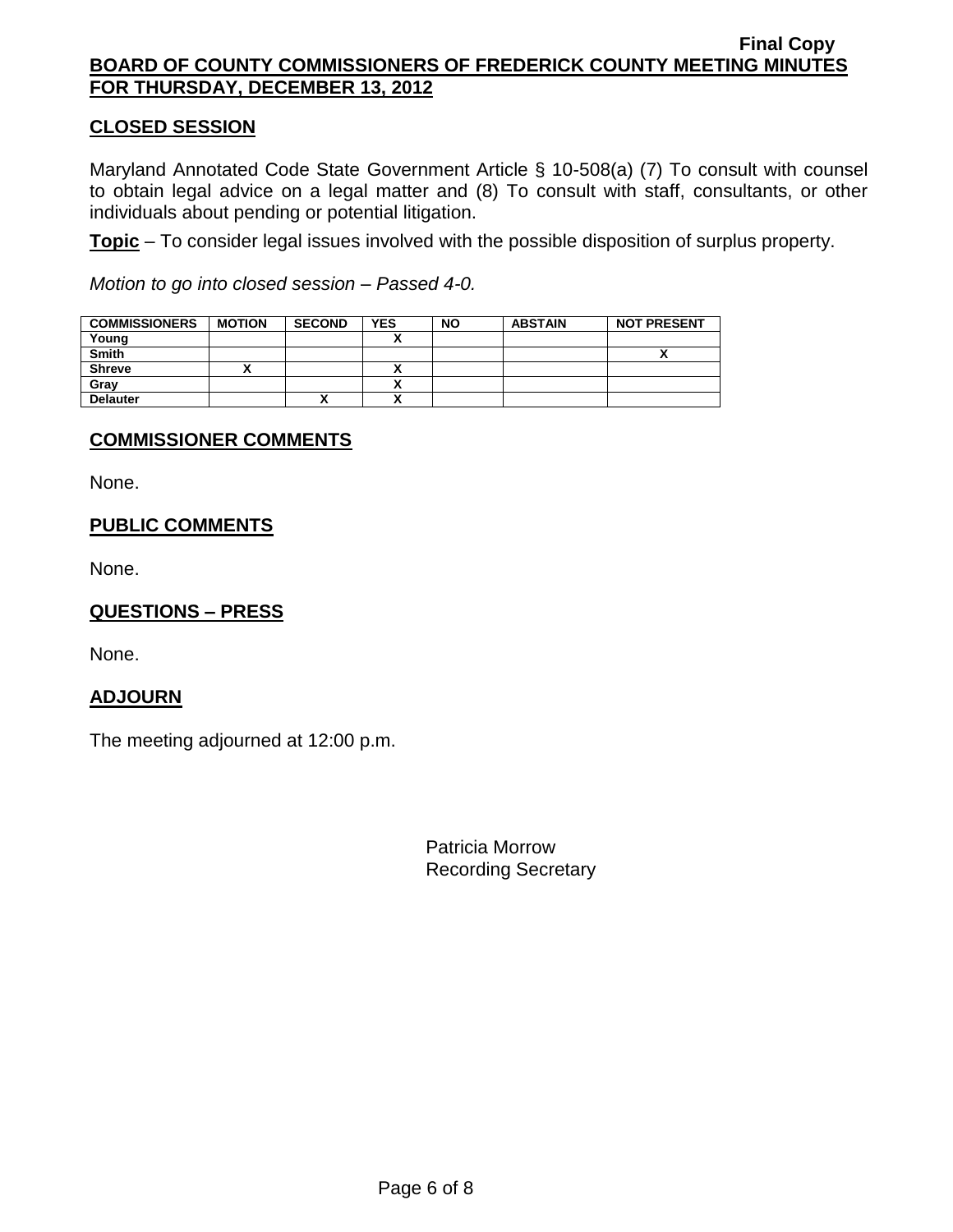# **FORM OF STATEMENT FOR CLOSING THE MEETING OF THURSDAY, DECEMBER 13, 2012**

# **STATUTORY AUTHORITY TO CLOSE SESSION**

### **State Government Article §10-508(a):**

(7) To consult with counsel to obtain legal advice on a legal matter; and (8) To consult with staff, consultants, or other individuals about pending or potential litigation.

### **Motion:**

Commissioner Shreve moved to go into closed session under Maryland Annotated Code State Government Article § 10-508(a) (7) To consult with counsel to obtain legal advice on a legal matter; and (8) To consult with staff, consultants, or other individuals about pending or potential litigation. Commissioner Delauter seconded the motion that passed 4-0 with Commissioner Smith absent.

### **Time and Location:**

12:00 p.m. – Third Floor Meeting Room, Winchester Hall

## **Topic to be Discussed:**

To consider legal issues involved with the possible disposition of surplus property.

Patti Morrow, Recording Secretary